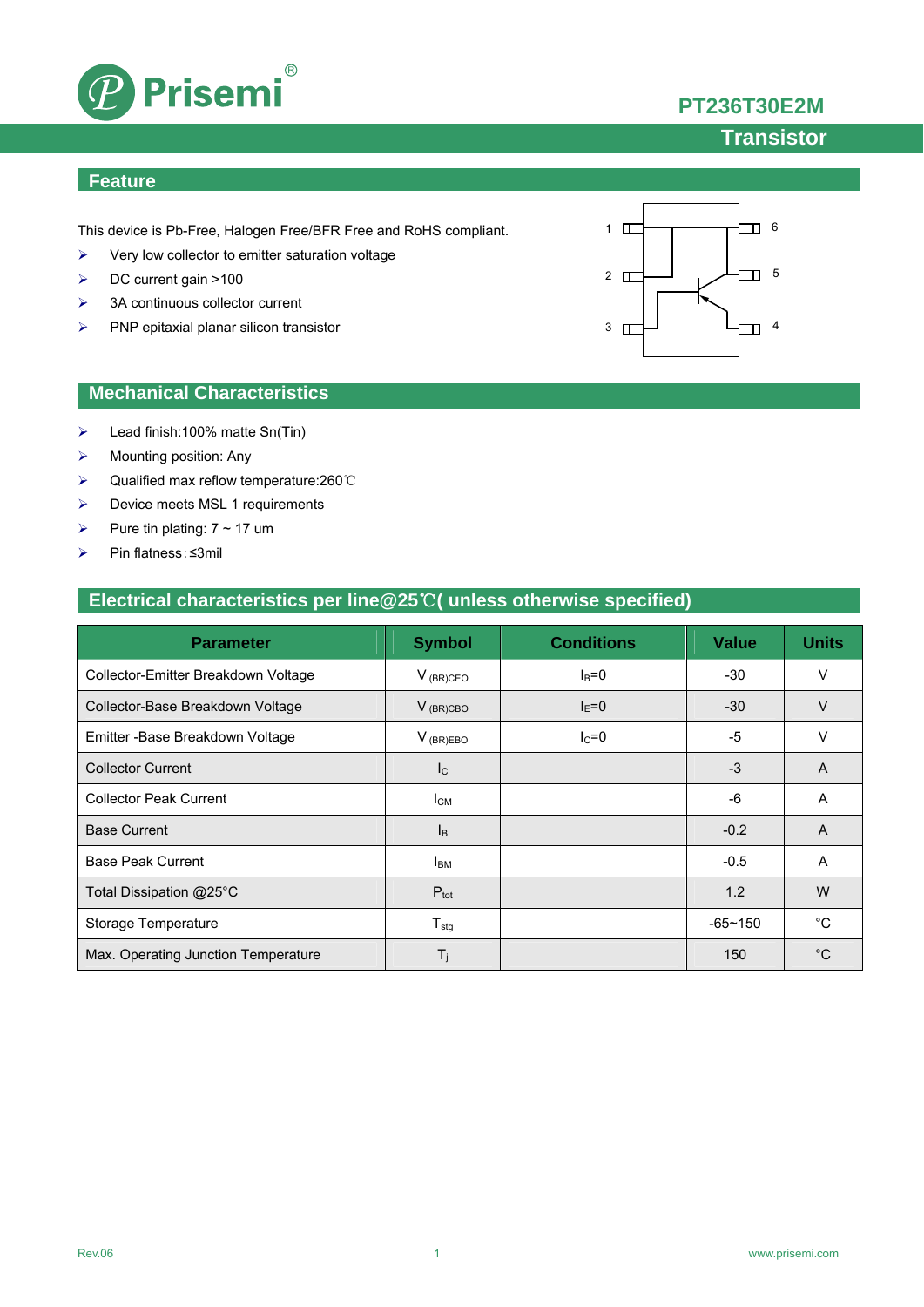# **Absolute maximum rating@25**℃

| <b>Parameter</b>                            | <b>Symbol</b>    | <b>Conditions</b>                     | Min.                     | Typ. | Max.    | Units |  |
|---------------------------------------------|------------------|---------------------------------------|--------------------------|------|---------|-------|--|
| DC Current Gain                             | $h_{FE}$         | $IC=-2.5A, VCE=-3.0V$                 | 90                       |      |         |       |  |
|                                             |                  | $I_{C} = -0.5A$ , $V_{CF} = -3.0V$    | 190                      |      |         |       |  |
| <b>Collector-Emitter Saturation Voltage</b> | $V_{CE(sat)}$    | $IC=-0.5A, IB=-50mA$                  |                          |      | $-0.15$ | V     |  |
|                                             |                  | $IC=-1.2A, IB=-20mA$                  | $\overline{a}$           |      | $-0.45$ |       |  |
|                                             |                  | $IC=-2A,IB=-200mA$                    | $\overline{\phantom{0}}$ |      | $-0.60$ |       |  |
|                                             | $V_{BE(sat)}$    | $IC=-1A, IB=-50mA$                    |                          |      | $-0.95$ | V     |  |
| Base-Emitter Saturation Voltage             |                  | $IC=-2A,IB=-200mA$                    |                          |      | $-1.10$ |       |  |
| Collector Cut-off Current ( $IE=0$ )        | I <sub>CBO</sub> | $V_{CB} = -30V$                       |                          |      | 0.01    | μA    |  |
|                                             |                  | $V_{CB} = -30V$ T <sub>C</sub> =125°C |                          |      | $-20$   |       |  |
| Emitter Cut-off Current( $I_c=0$ )          | I <sub>EBO</sub> | $V_{FB} = -5V$                        |                          |      | 0.01    | μA    |  |

# **Typical Characteristics**

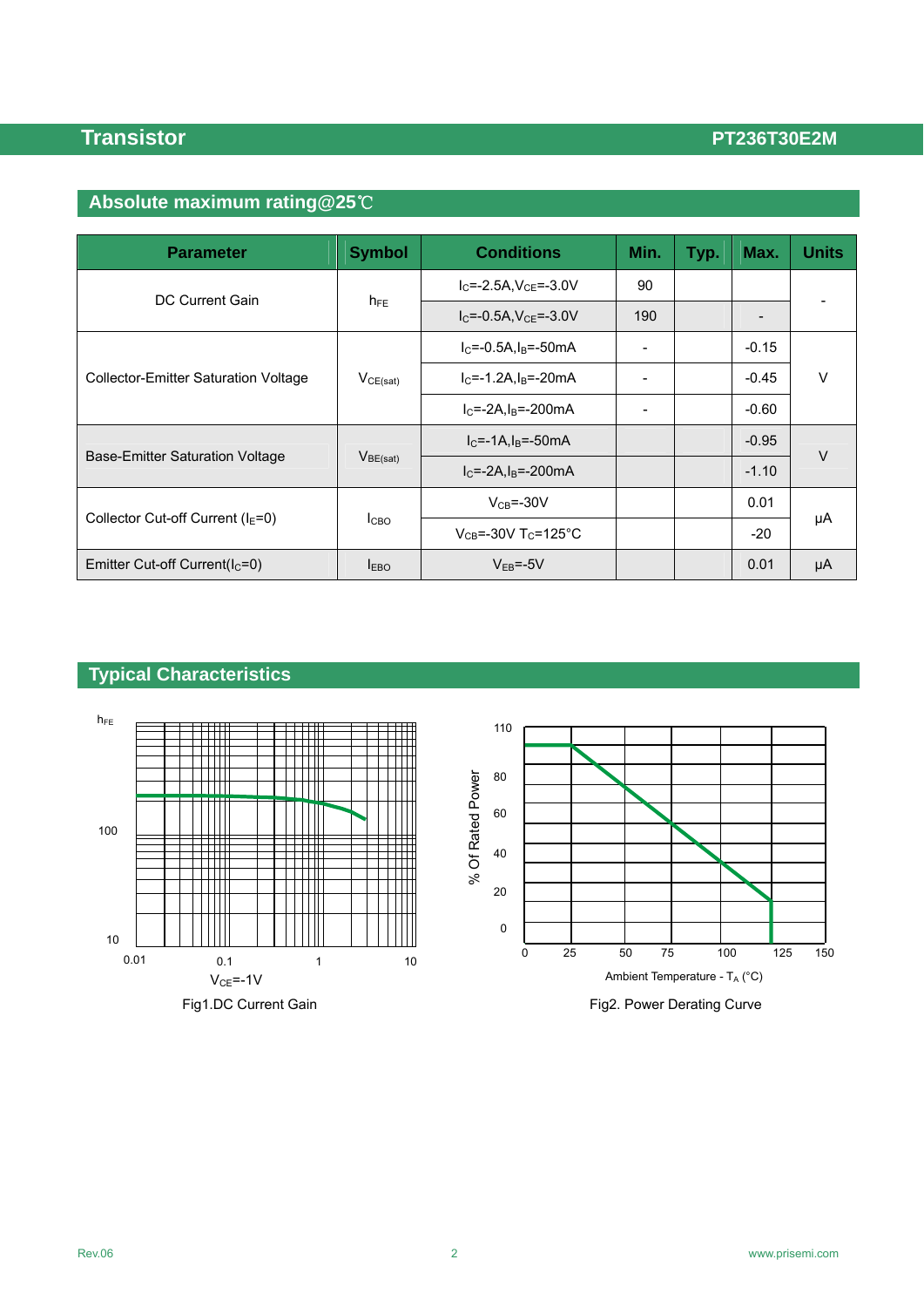

Fig 3. Collector-Emitter Saturation Voltage Fig4. Base-Emitter Saturation Voltage





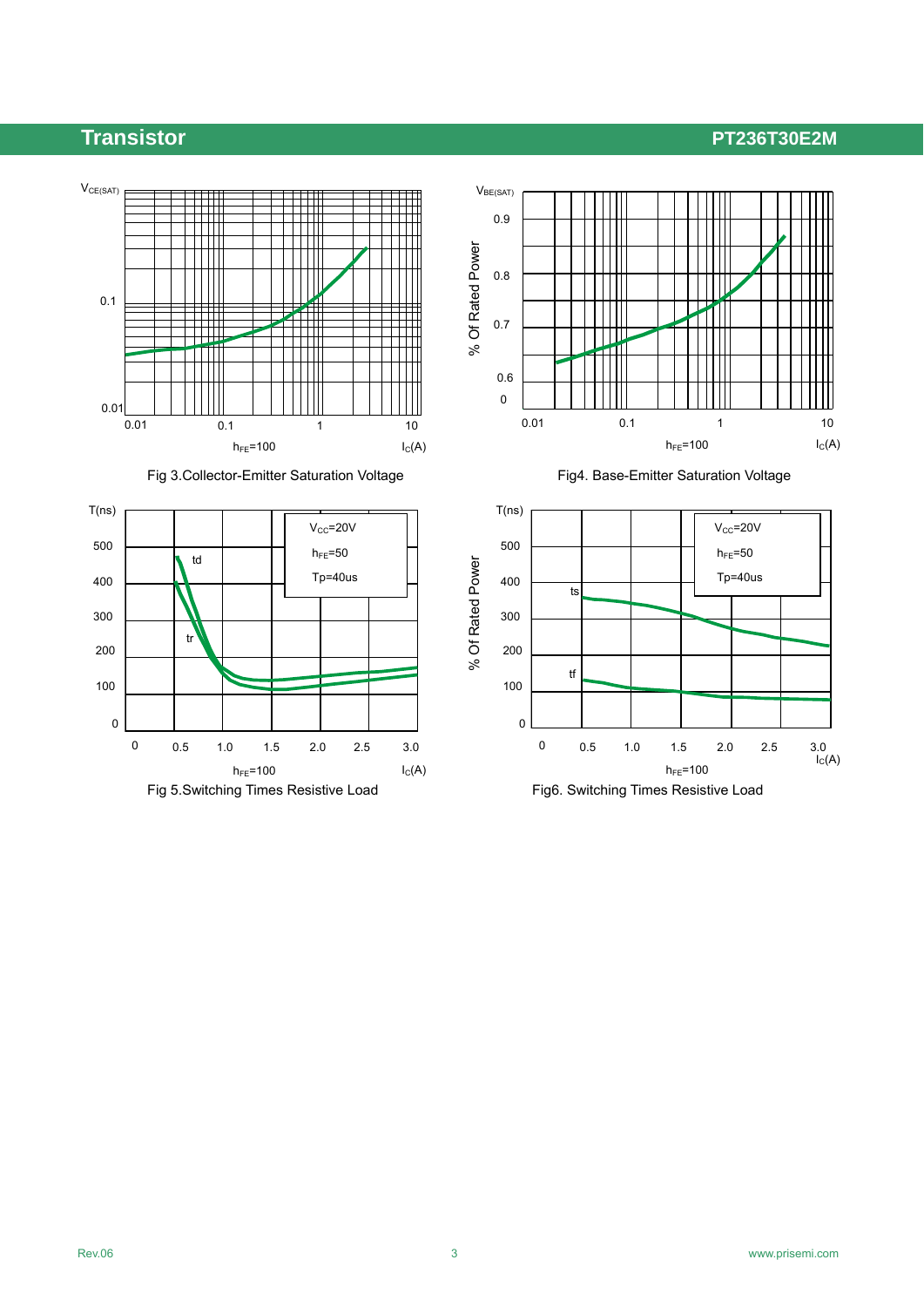### **Solder Reflow Recommendation**



Peak Temp=257℃, Ramp Rate=0.802deg. ℃/sec

### **Product dimension (SOT-23-6L)**

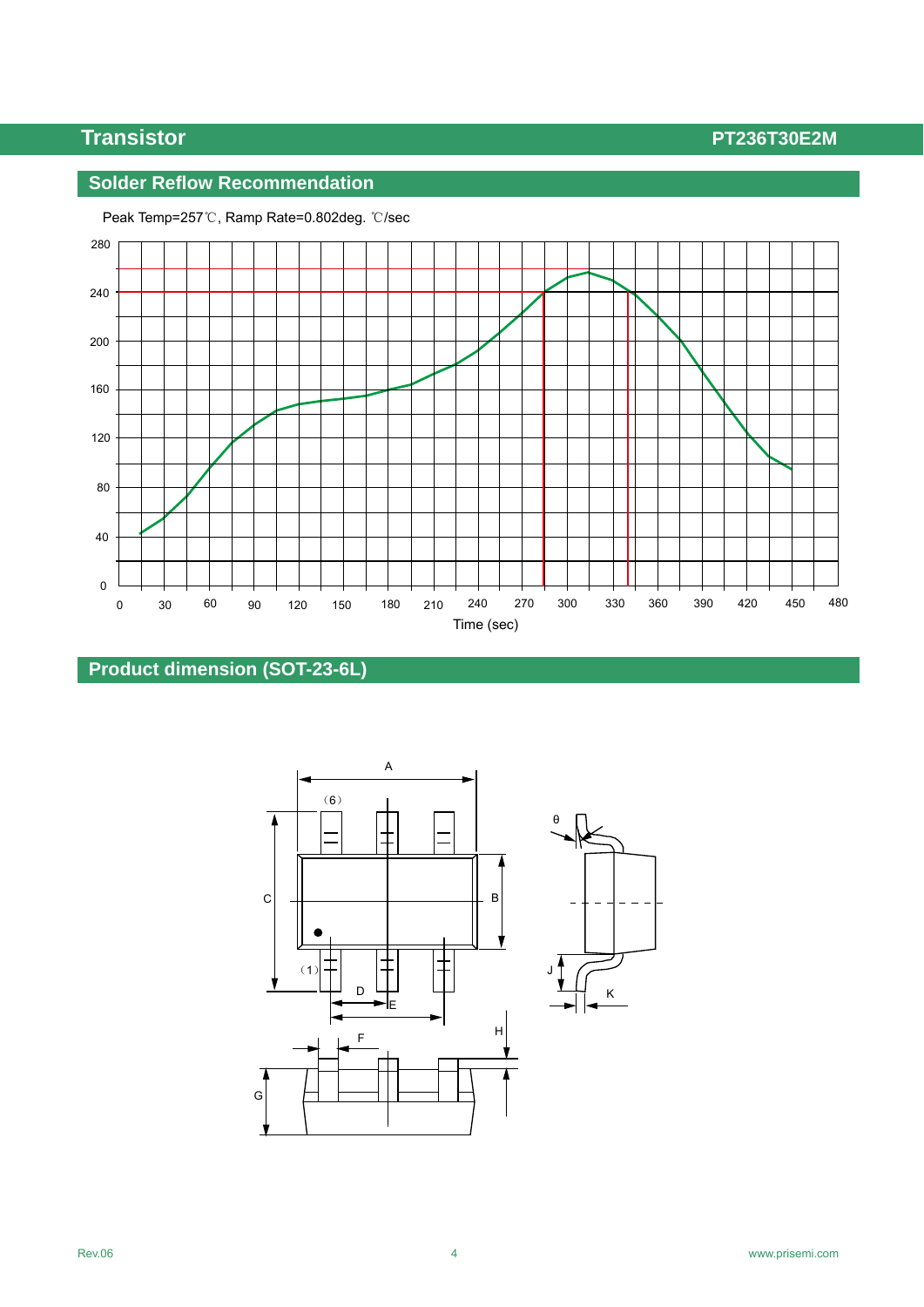|            | <b>Millimeters</b> |             | <b>Inches</b> |             |  |
|------------|--------------------|-------------|---------------|-------------|--|
| <b>Dim</b> | <b>MIN</b>         | <b>MAX</b>  | <b>MIN</b>    | MAX         |  |
| A          | 2.820              | 3.020       | 0.111         | 0.119       |  |
| B          | 1.500              | 1.700       | 0.059         | 0.067       |  |
| C          | 2.650              | 2.950       | 0.104         | 0.116       |  |
| D          | 0.950 (BSC)        |             | $0.037$ (BSC) |             |  |
| E          | 1.800              | 2.000       | 0.071         | 0.079       |  |
| F          | 0.300              | 0.500       | 0.012         | 0.020       |  |
| G          | 1.050              | 1.150       | 0.041         | 0.045       |  |
| н          | 0.000              | 0.100       | 0.000         | 0.004       |  |
| J          | 0.45               | 0.60        | 0.0180        | 0.0236      |  |
| K          | 0.100              | 0.200       | 0.004         | 0.008       |  |
| $\theta$   | $0^{\circ}$        | $8^{\circ}$ | $0^{\circ}$   | $8^{\circ}$ |  |



Unit:mm

# **Ordering information**

| <b>Device</b> | Package             | <b>Shipping</b>    |  |  |
|---------------|---------------------|--------------------|--|--|
| PT236T30E2M   | SOT-23-6L (Pb-Free) | 3000 / Tape & Reel |  |  |